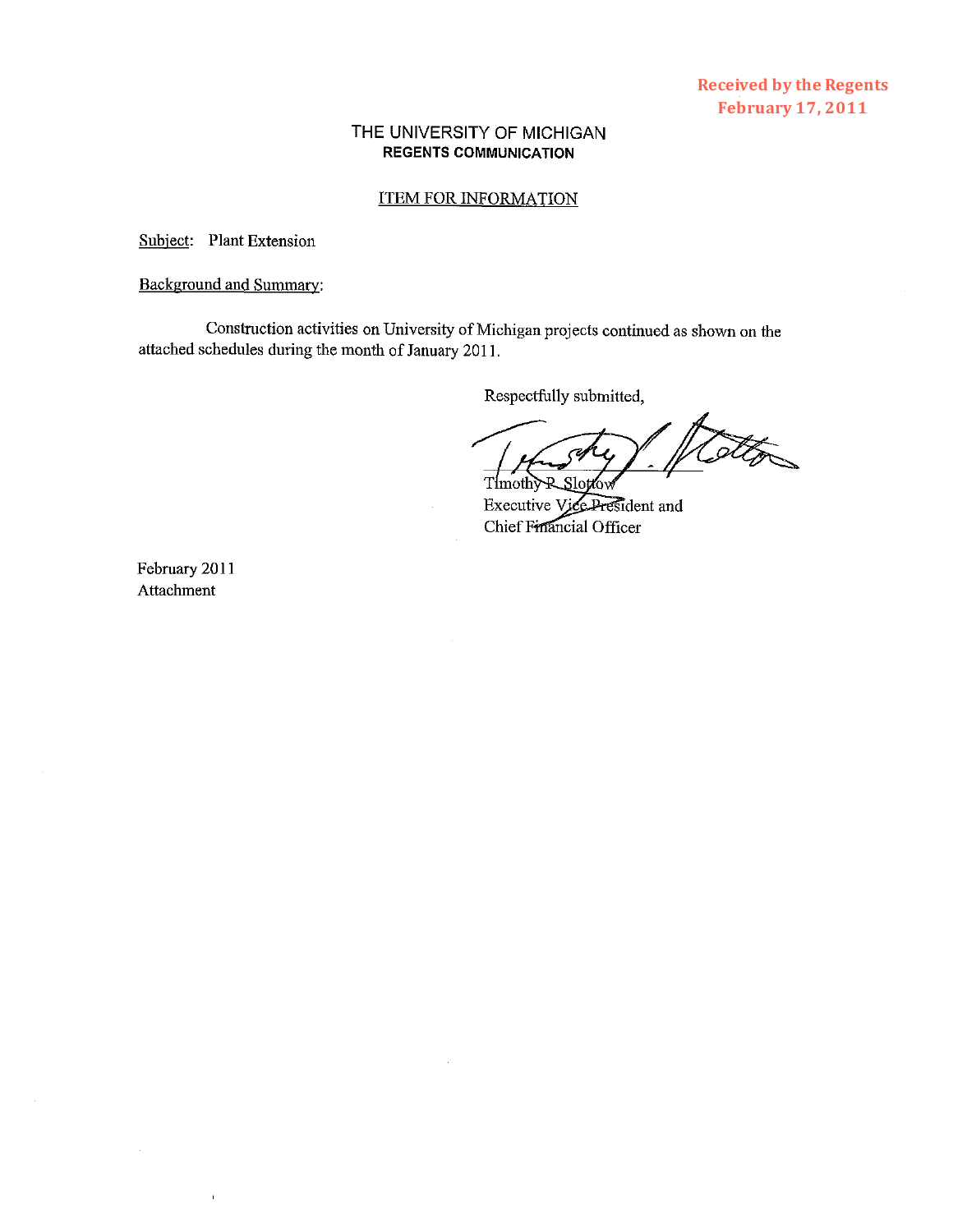|                                                                                                                                    |                            | PROJECTS IN PLANNING<br>February 2010 | Status as of January 21, 2011                                                                                                                                                         |
|------------------------------------------------------------------------------------------------------------------------------------|----------------------------|---------------------------------------|---------------------------------------------------------------------------------------------------------------------------------------------------------------------------------------|
| Project                                                                                                                            | Proposed<br>Project Budget |                                       | Source of Funds                                                                                                                                                                       |
| <b>Ann Arbor</b><br><b>ARCHITECT APPOINTED</b><br>Crisler Arena Expansion<br>TMP Architecture and Sink Combs Dethlefs              | \$                         | 52,000,000                            | Athletic Department resources                                                                                                                                                         |
| <b>Fuller Road Station</b><br><b>Walker Parking Consultants</b>                                                                    | \$                         | 46,550,000                            | City of Ann Arbor and Parking<br>resources                                                                                                                                            |
| WORKING DRAWINGS IN PREPARATION<br>Alice Crocker Lloyd Hall Renovation<br>Integrated Design Solutions, LLC                         | \$                         | 56,000,000                            | Housing resources                                                                                                                                                                     |
| George Granger Brown Memorial Laboratories<br>Mechanical Engineering Addition<br>Perkins+Will and Integrated Design Solutions, LLC | \$                         | 46,000,000                            | College of Engineering resources,<br>gifts, investment proceeds, and a<br>construction grant from the National<br>Institute of Standards and Technology                               |
| Central Campus Area Utility Tunnel Refurbishment<br>Fishbeck, Thompson, Carr & Huber, Inc.                                         | \$                         | 2,550,000                             | Utility resources                                                                                                                                                                     |
| Crisler Arena, Michigan Stadium, and Yost Ice Arena<br>Scoreboard Replacement<br>Wrightson, Johnson, Haddon & Williams, Inc.       | \$                         | 20,000,000                            | Athletic Department resources                                                                                                                                                         |
| Institute for Social Research Addition<br>Lord, Aeck & Sargent, Inc.                                                               | \$                         | 23,000,000                            | American Recovery and Reinvestment<br>Act of 2009 grant from the National<br>Institutes of Health, Office of the<br>Provost resources, and Institute for<br>Social Research resources |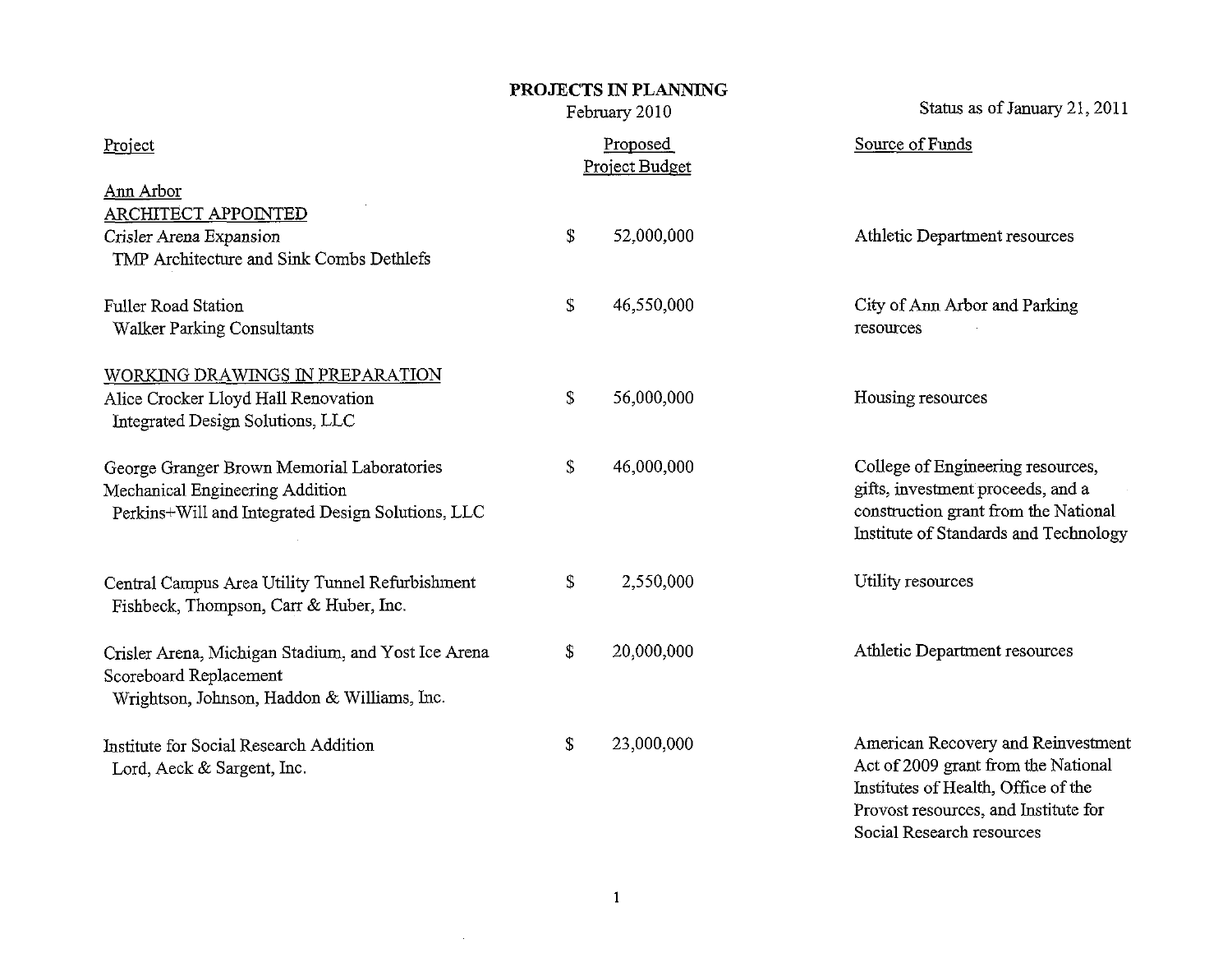# PROJECTS IN PLANNING

February 2010

Status as of January 21, 2011

| Project                                                                                                                 |    | <u>Proposed</u><br>Project Budget | Source of Funds                                                                                                     |
|-------------------------------------------------------------------------------------------------------------------------|----|-----------------------------------|---------------------------------------------------------------------------------------------------------------------|
| WORKING DRAWINGS IN PREPARATION<br>Institute for Social Research<br>Wing One Fire Suppression System<br>UM-AEC          | S  | 1,500,000                         | Institute for Social Research resources<br>and Office of the Provost resources                                      |
| <b>Edward Henry Kraus Building</b><br>Molecular, Cellular and Developmental Biology Laboratory<br>Renovations<br>UM-AEC | \$ | 1,700,000                         | College of Literature, Science, and the<br>Arts resources                                                           |
| Michigan Memorial Phoenix Laboratory<br>Addition and Second Floor Renovation<br>Lord, Aeck & Sargent, Inc.              | \$ | 11,100,000                        | Investment proceeds, Office of the<br>Vice President of Research resources,<br>and College of Engineering resources |
| Modern Languages Building<br>Second Floor and Basement Renovation<br>UM-AEC                                             | \$ | 2,000,000                         | College of Literature, Science, and the<br>Arts resources                                                           |
| UMHHC Simpson Circle Parking Structure Improvements<br>URS Corporation                                                  | \$ | 3,150,000                         | Hospitals and Health Centers'<br>resources and Parking resources                                                    |

 $\sim$ 

 $\mathcal{L}^{\mathcal{L}}(\mathbf{A})$  and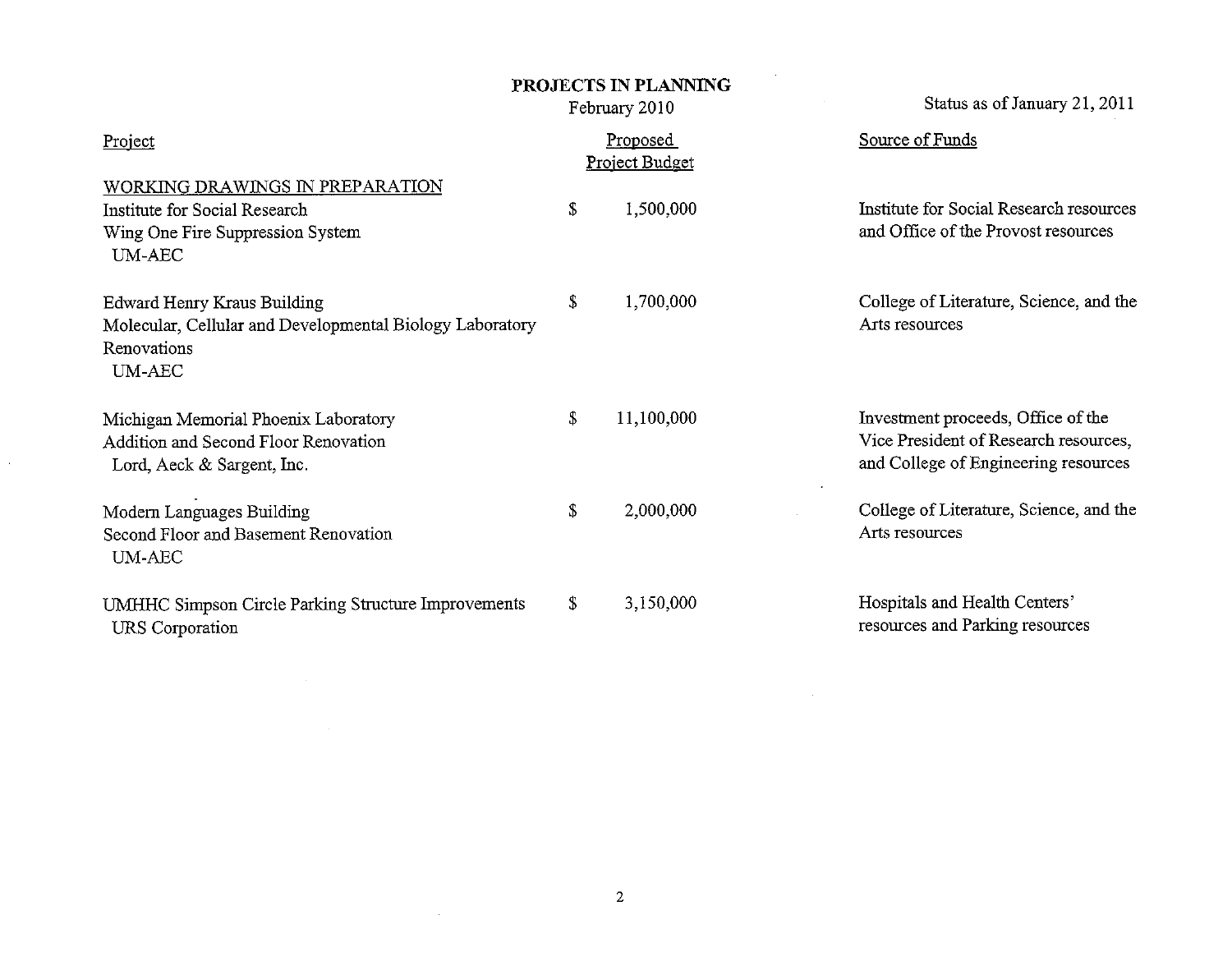# NEW CONSTRUCTION PROJECTS<br>February 2010

Status as of January 21, 2011

 $\sim$ 

 $\Delta$ 

| NEW CONSTRUCTION PROJECTS                                                                                                | Project Budget   | Date<br>Construction<br>Started | Original<br>Completion<br>Date | Current<br>Completion<br>Date | Source of Funds                                                    |
|--------------------------------------------------------------------------------------------------------------------------|------------------|---------------------------------|--------------------------------|-------------------------------|--------------------------------------------------------------------|
| Ann Arbor<br><b>Auxiliary Services Building</b><br>Renovations for School of Art and Design<br><b>SHW Group</b>          | \$<br>4,900,000  | $Dec-10$                        | $Sep-11$                       | $Sep-11$                      | Investment proceeds                                                |
| Building Access Control Project<br><b>UM-AEC</b>                                                                         | \$<br>9,000,000  | $Dec-09$                        | $Jun-11$                       | $Jun-11$                      | Investment proceeds                                                |
| Burton Memorial Tower<br>Façade and Bell Tower Repairs<br>Simpson Gumpertz & Heger Inc.                                  | \$<br>1,600,000  | $Sep-10$                        | $Dec-11$                       | $Dec-11$                      | General Fund resources                                             |
| Central Power Plant<br>Water Treatment System Improvements<br><b>UM-AEC</b>                                              | \$<br>2,600,000  | $May-10$                        | $Mar-11$                       | $Mar-11$                      | Utility resources                                                  |
| Couzens Hall Renovation<br>Integrated Design Solutions, LLC                                                              | \$<br>49,000,000 | Apr $-10$                       | $Sep-11$                       | $Sep-11$                      | Housing resources and<br>investment proceeds                       |
| Crisler Arena Renovation<br>TMP Architecture and Sink Combs Dethlefs                                                     | \$<br>23,000,000 | $Dec-10$                        | $Mar-12$                       | $Mar-12$                      | Athletic Department<br>resources                                   |
| James and Anne Duderstadt Center<br>Air Barrier and Mechanical System Repairs<br>Simpson Gumpertz & Heger Inc.           | \$<br>2,200,000  | Aug- $10$                       | $Dec-10$                       | Aug-11                        | General Fund resources                                             |
| School of Education Building<br>Renovations for the Brandon Professional Resource Center and<br>Archive<br><b>UM-AEC</b> | \$<br>1,400,000  | Nov-10                          | $Dec-11$                       | $Dec-11$                      | Gift, School of Education<br>resources, and investment<br>proceeds |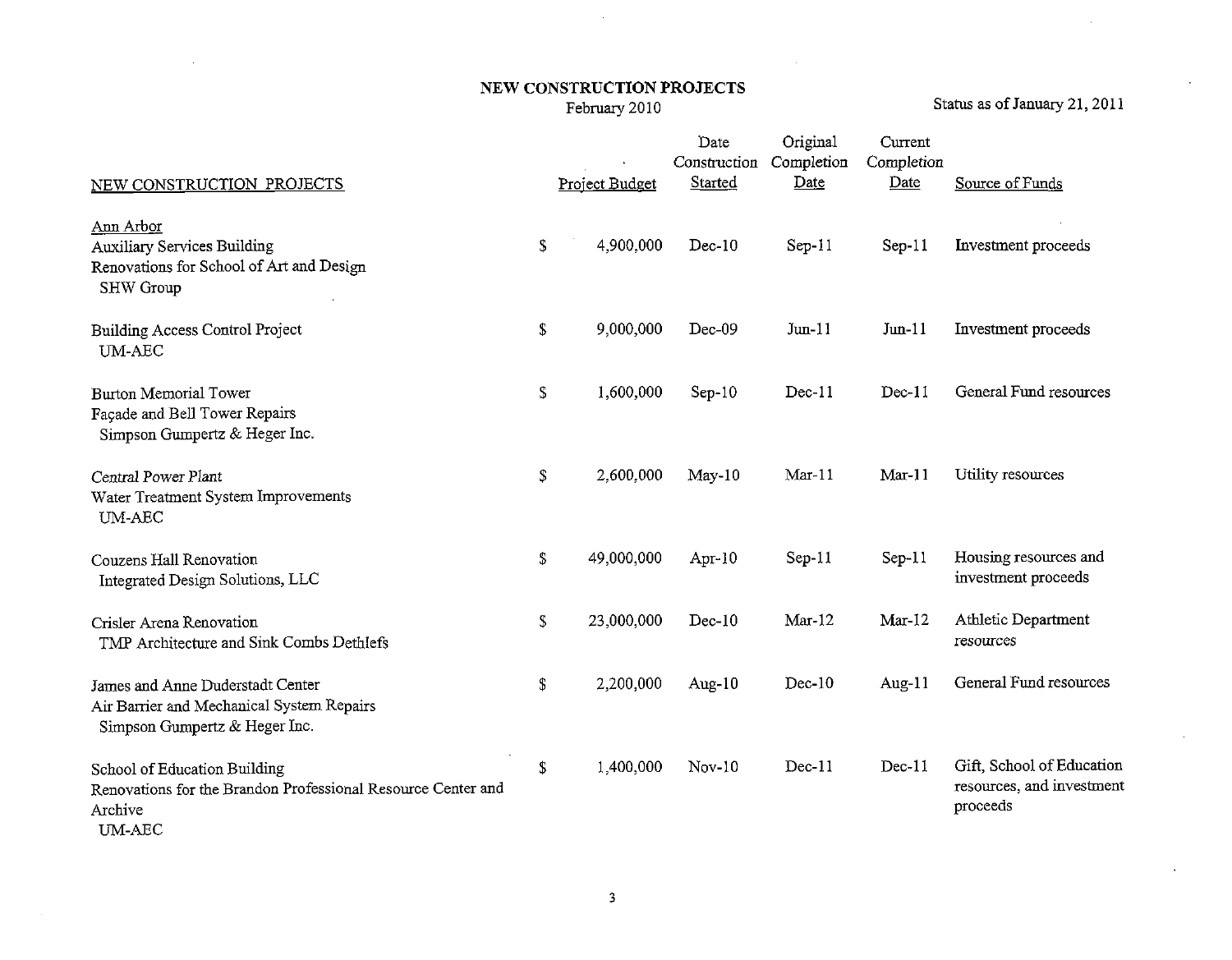## NEW CONSTRUCTION PROJECTS February 2010

 $\mathcal{L}^{\text{max}}_{\text{max}}$ 

Status as of January 21, 2011

 $\mathcal{L}^{\pm}$ 

| NEW CONSTRUCTION PROJECTS                                                                                                            |              | Project Budget | Date<br>Construction<br>Started | Original<br>Completion<br>Date | Current<br>Completion<br>Date | Source of Funds                                         |
|--------------------------------------------------------------------------------------------------------------------------------------|--------------|----------------|---------------------------------|--------------------------------|-------------------------------|---------------------------------------------------------|
| Carl A. Gerstacker Building<br>Molecular Beam Epitaxy Laboratory Renovation<br><b>UM-AEC</b>                                         | \$           | 1,700,000      | Oct-10                          | $Jun-11$                       | $Jun-11$                      | College of Engineering<br>resources                     |
| <b>Golf Practice Facility</b><br>Ann Arbor Architects Collaborative                                                                  | \$           | 2,500,000      | $Oct-10$                        | $Sep-11$                       | $Sep-11$                      | Athletic Department<br>resources and gifts              |
| Law School Academic Building and Hutchins Hall Law School<br>Commons Addition<br>Hartman-Cox and Integrated Design<br>Solutions, LLC | $\mathbb{S}$ | 102,000,000    | $Jun-09$                        | $Jun-12$                       | $Jun-12$                      | Gifts, investment proceeds,<br>and Law School resources |
| North Campus Chiller Plant Expansion<br>UM-AEC, C2AE, and S3 Architecture                                                            | \$           | 8.700.000      | Aug- $10$                       | $Dec-11$                       | $Dec-11$                      | Utility resources and<br>General Fund resources         |
| Player Development Center for Intercollegiate Basketball<br>Jickling Lyman Powell Associates, Inc.                                   | \$           | 23,200,000     | Apr- $10$                       | $Dec-11$                       | Dec-11                        | Athletic Department<br>resources and gifts              |
| South Quadrangle<br>Elevator Replacement<br><b>UM-AEC</b>                                                                            | \$           | 1,150,000      | $Nov-10$                        | $Sep-11$                       | $Sep-11$                      | Housing resources                                       |
| UMHHC C. S. Mott Children's and Women's Hospitals<br>Replacement Project<br>HKS Architects, P.C.                                     | \$           | 523,000,000    | Feb-07                          | $Jun-11$                       | $J$ un- $12$                  | Hospitals and Health<br>Centers' resources and<br>gifts |
| UMHHC C. S. Mott Children's and Women's Hospitals<br>Replacement Project<br>Shell Space Completion Project<br>HKS Architects, P.C.   | \$           | 231,000,000    | $Oct-10$                        | $Dec-12$                       | $Dec-12$                      | Hospitals and Health<br>Centers' resources              |

 $\sim 10^{-11}$